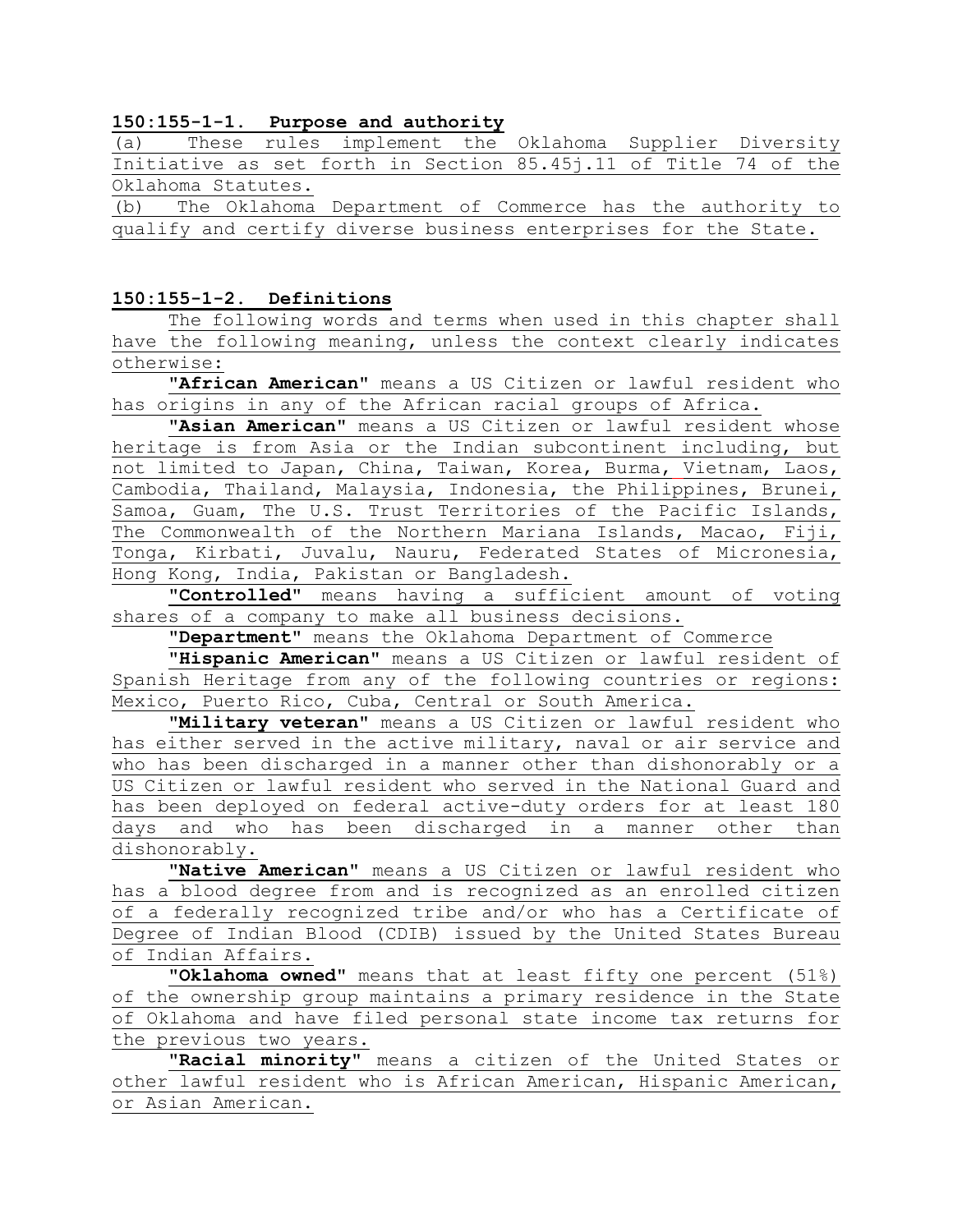### **150:155-1-3. Eligible entities**

To be certified by the Department as a Diverse Business Enterprise, a business will meet all of the following criteria:

(1) Have less than Five Hundred (500) total employees.

(2) Have an annual revenue equal to or less than Twenty-Five Million Dollars (\$25,000,000).

(3) Be Oklahoma Owned and Operated.

(4) Be registered to do business with the Oklahoma Secretary of State, if applicable.

(5) Not be a publicly traded company.

(6) Meet one or more of the following criteria:

(A) Certified by the United States Small Business Administration as one or more of the following types of entities:

(i) Woman-Owned Small Business

(ii) Minority-Business Enterprise

(iii) Small Disadvantaged Business

(iv) Service-disabled Veteran-Owned Small Business

(v) HUBZone Small Business Concern

(vi) 8(a) Business Development Program member.

(B) Fifty-one percent (51%) or more owned and controlled

by a member of one of the following diverse groups:

(i) Native Americans,

(ii) United States Military Veterans,

(iii) Women,

(iv) Racial Minorities.

(C) An Oklahoma Department of Transportation Disadvantaged Business Enterprise.

#### **150:155-1-4. Applications; contents**

(a) Any business seeking certification as a Diverse Business Enterprise may submit an application to the Department on forms or otherwise in a format furnished by the Department.

(b) The application may request the following information:

(1) A complete business history of the enterprise. This may include, as applicable, copies of organizational documents such as the minutes of the first organizational meeting, partnership agreements, articles of incorporation, stock certificates and corporate bylaws or business statement of sole proprietor.

(2) A listing of all principals and the percentages of ownerships and resumes of all principals, key managers and key personnel.

(3) Current financial statements of the business, latest business income tax returns, proof of investment by principals, bank resolution on all company accounts, loan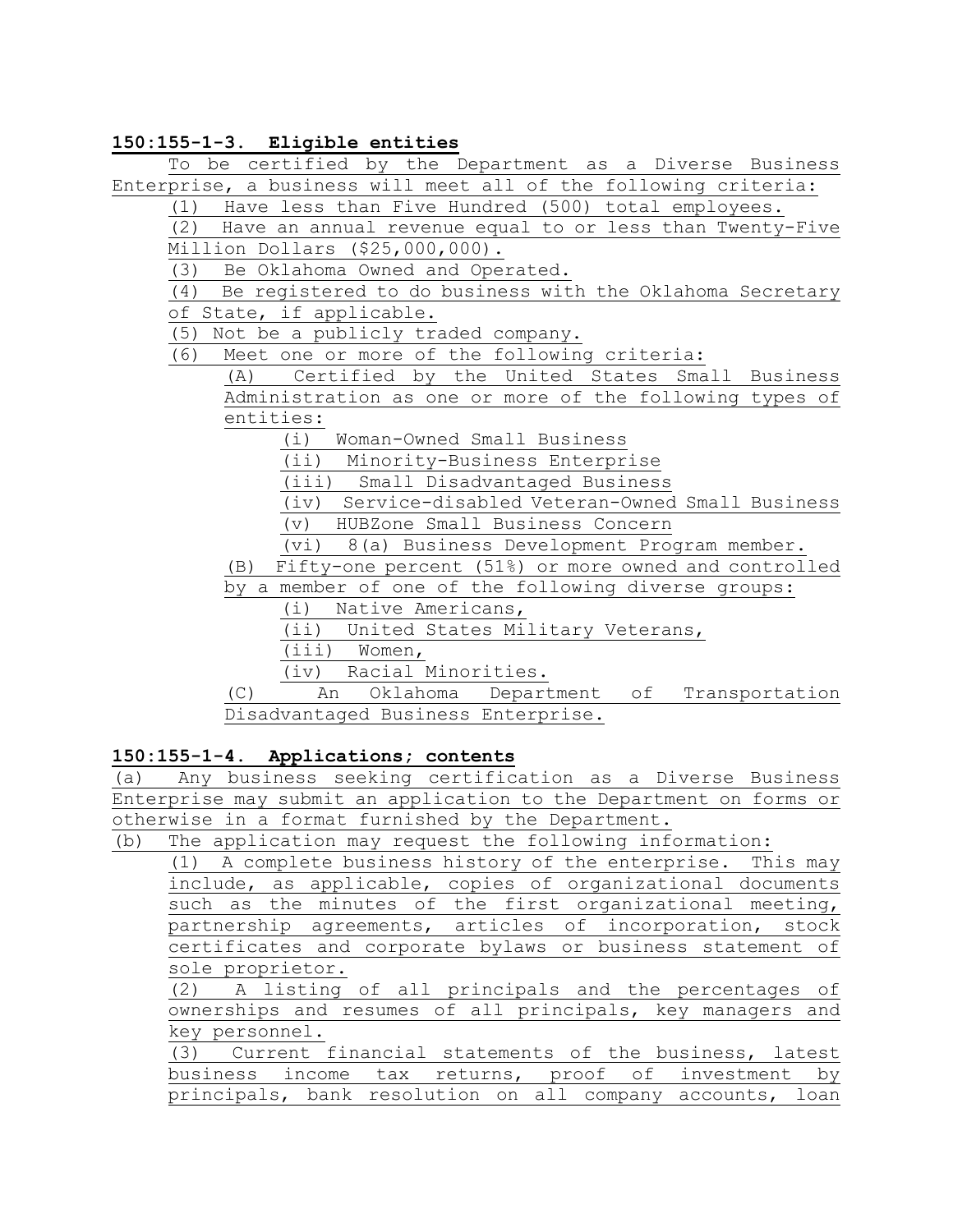agreements, lease/rental agreements and other information as may be necessary to verify control or ownership.

(4) Any additional information reasonably necessary for the Department to determine whether the business qualifies for certification under the rules of this chapter.

(c) As part of the application, the Department may demand that an applicant provide photocopies of any documentation the Department deems reasonable to determine if a business is an Eligible Entity. (d) Incomplete or improperly completed applications may be returned to the applicant without further consideration.

(e) Within a reasonable time of having received a qualifying application and all supporting documents, the Department may notify a qualifying company that they are certified as a Diverse Business Enterprise and informing them of the length of their certification.

(a) The Department will certify a business which meets the eligibility criteria of this chapter as a Diverse Business Enterprise. This certification will remain in place for up to five (5) years unless any one or more of the following conditions occur:

(1) There is a change in ownership or daily management to persons other than those upon whom certification was based.

(2) The business has a change in yearly revenues or number of employees that exceeds the size limitations for Eligible Entities.

(3) The business ceases to exist as an independent operation. (4) There is a change which, had it occurred before certification, would have prevented the business from being certified by the Department.

(b) If an event occurs that cause a business to no longer meet the criteria of an Eligible Entity, they are to notify the Department in writing of the change and relinquish their certification within thirty (30) days of the event. The business may reapply for certification at any time, should they once again become an Eligible Entity.

(c) Renewal of Certification

(1) Prior to expiration of the certification, if an entity has experienced no change in ownership and otherwise meets all criteria of an Eligible Entity, the Eligible Entity may submit an affidavit confirming that no changes affecting ownership or the Eligible Entity's ability to meet the program's qualifications have occurred.

(2) If an Eligible Entity has experienced a change in ownership, but still meets the criteria of an Eligible Entity, the Entity may submit a renewal application to the Department

**<sup>150:155-1-5.</sup> Length of certification; renewal and revocation**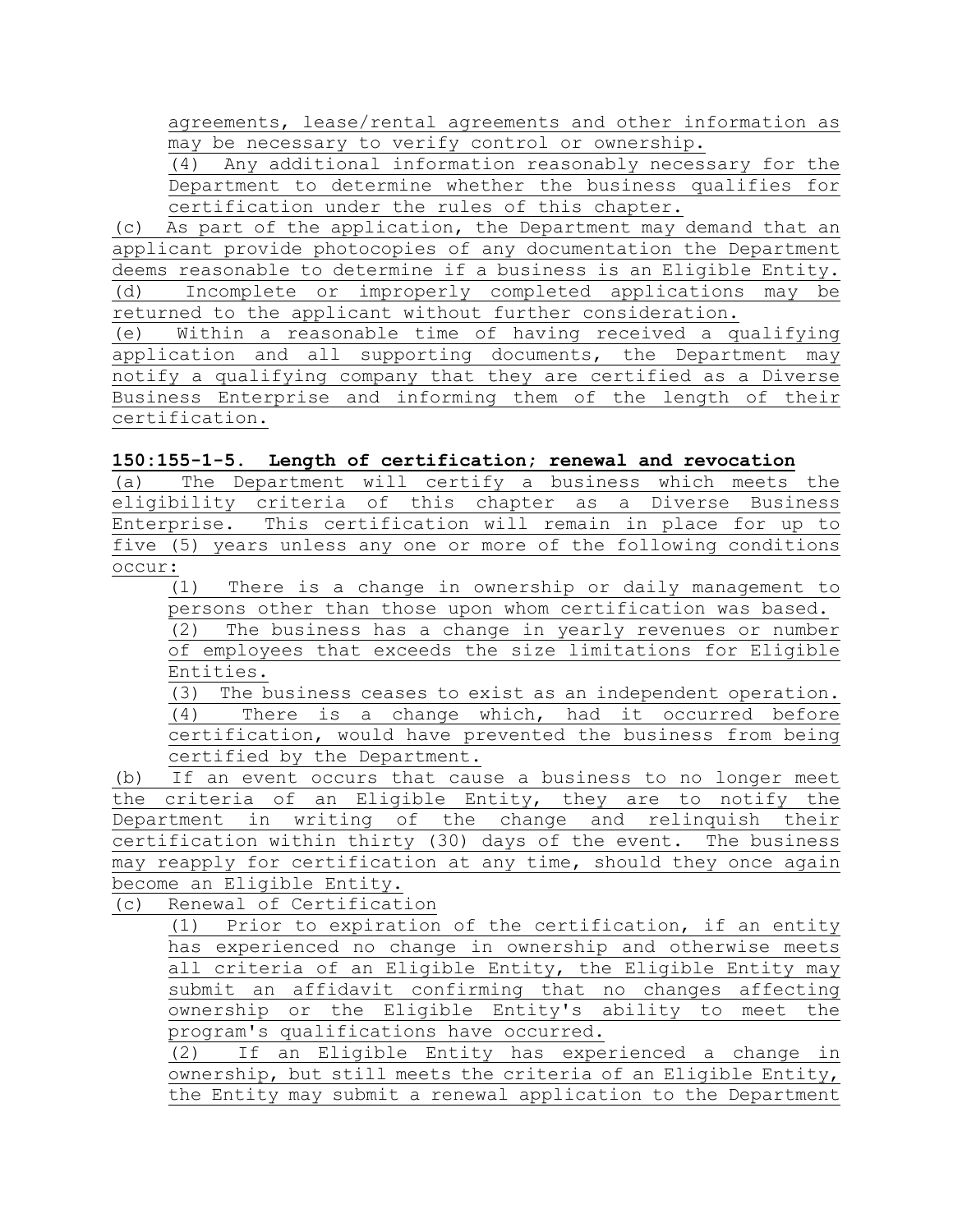along with any documentation requested by the Department if they seek to remain in the program.

(3) If the affidavit or renewal application is approved, the certification of the business may be extended for up to five years from the date the certification was set to expire.

(4) The affidavit form and/or renewal application to be submitted to the Department will be made available to businesses by the Department upon request or otherwise through the Department website.

(d) Expiration of Certification

(1) If the Department has not received an affidavit or renewal application from the business affirming that the business still meets the criteria of an Eligible Entity along with all requested documentation prior to expiration of their current certification, the business will no longer be certified as a Diverse Business Enterprise.

(2) If the affidavit or renewal application is received from the business by the Department prior to expiration of the certification, the Department may grant an extension to the business to provide documentation establishing that the business is still an Eligible Entity.

(3) The Department will notify the Office of Management and Enterprise Services (OMES) of any business whose certification has expired.

(e) Revocation of Certification

(1) A business may have its certification revoked if the business does not meet the criteria of an Eligible Entity as set forth in these rules or by statute.

(2) The Department will send a letter to the business at the address on the Business's application notifying the business that they are having their certification revoked at least thirty (30) days before the revocation is effective.

(3) A business may object to revocation of their certification by mailing a written objection to the Department via certified mail at least ten (10) days prior to the effective date of the revocation. If this letter is not received by the Department prior to the date of revocation, the certification will be revoked.

(4) The Department will notify OMES of any business whose certification is revoked.

(f) A business that has its certification revoked or whose certification expires may reapply for certification whenever that business becomes eligible for certification as an Eligible Entity.

# **150:155-1-6. Administrative hearings**

(a) Any applicant who believes that it has been wrongfully denied certification by the Department may request an administrative